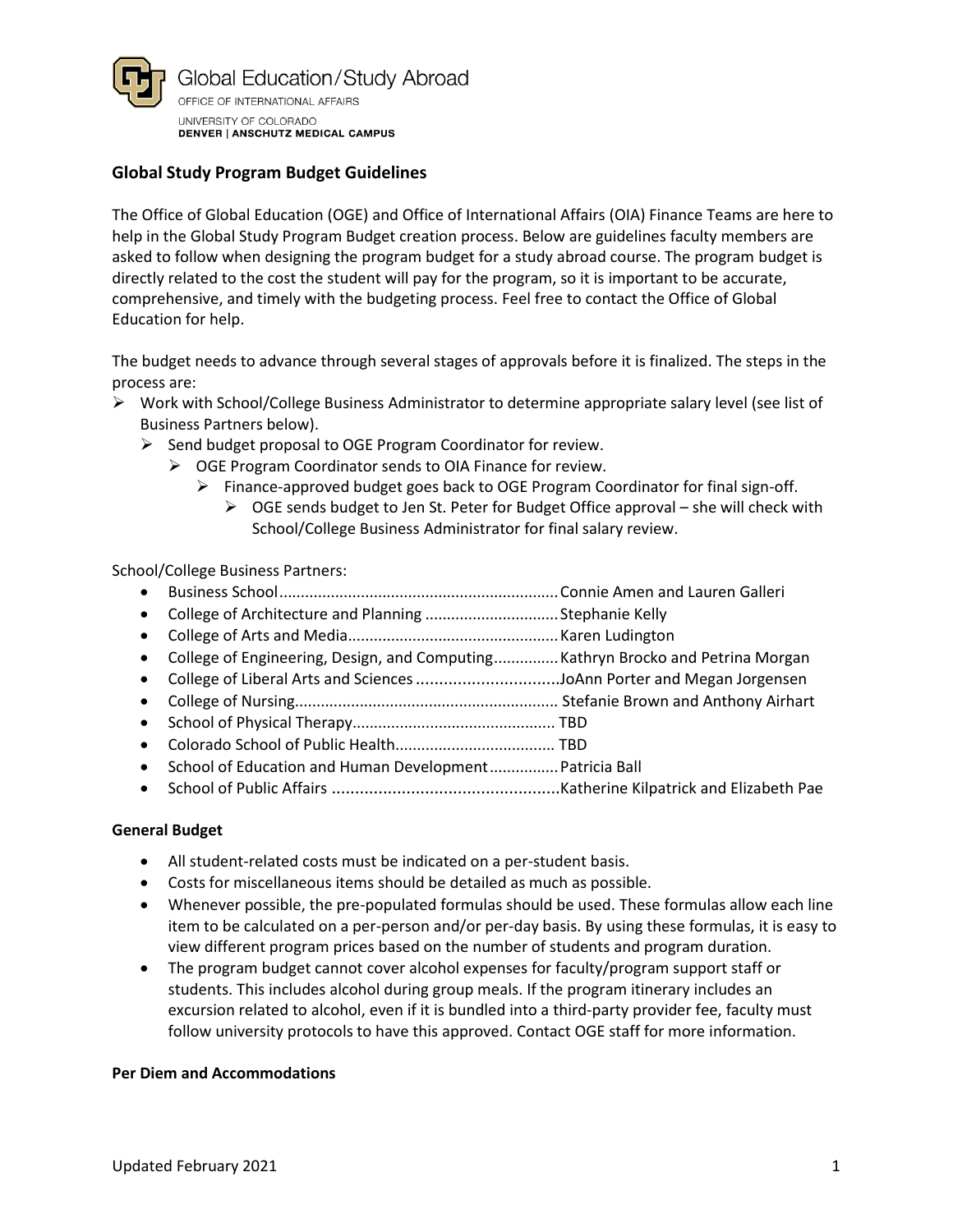

Global Education/Study Abroad

OFFICE OF INTERNATIONAL AFFAIRS UNIVERSITY OF COLORADO

DENVER | ANSCHUTZ MEDICAL CAMPUS

- The budget may include faculty and program support staff per diem and accommodation for the program dates, and up to two additional days, before **or** after the program, if necessary, strictly for programmatic purposes.
- The figure that faculty and program support staff choose for their per diem is subject to review and approval by the OIA Finance Unit.
- The cost of student accommodations is calculated based on the number of nights included in the program. This means that the budget will include the night of arrival, but not the night of departure.
	- $\circ$  The program start date is the published student arrival date and the end date is the published student departure date. If students arrive earlier or depart later beyond the published program dates, they are responsible for their own accommodations.
- The budget cannot include single rooms for students unless the program has an odd number of students. If a student requests a single room and the housing provider is able to accommodate, the student will need to pay the provider directly for any additional costs.
- The accommodations budget line should detail any meal(s) that may be included in accommodations costs (e.g., many hotels include breakfast in their nightly rate).

# **Transportation and Visas**

- Determine whether a visa will be needed for the destination country; include visa costs for faculty and program support in the budget. Students are responsible for their own visa costs.
- Budgets may cover up to **\$100 per person** for faculty/program support airport transportation or transfers in the United States.
- Faculty/program support staff flights from the United States to overseas program sites should be booked with Christopherson Business Travel (CBT), CU Denver's official travel agent.
	- $\circ$  In order to book faculty/program support flights outside of CBT, faculty must obtain a fare quote from CBT prior to booking from another vendor. The comparison quote needs to be for the exact same flight (airline, date, time, flight number) and the flight **must** be approved by the university prior to booking. The cost of the booked ticket must not exceed the quote provided by CBT.
	- o Flights should never be booked with University of Colorado Travel Cards.
	- $\circ$  If the flight is booked outside of CBT, faculty/program support are required to register their full flight details with International SOS via "My Trips." Contact OGE staff for registration instructions.
- Faculty/program support staff who wish to add on personal travel before and/or after the program dates must note:
	- $\circ$  The budget cannot cover per diem or accommodations for personal travel.
	- $\circ$  When booking airfare, faculty/program support will need to provide a quote of the airfare based on the actual program dates, unless otherwise agreed with OGE. If the program date airfare is lower than the cost of airfare that includes personal travel, the faculty/program support staff is responsible for covering the difference in airfare costs.
	- o Faculty must purchase additional international health and evacuation insurance coverage for personal travel.
- Most airlines allow one checked bag for free on international flights, however, some airlines charge fees for all checked luggage. If the airline charges for checked luggage, luggage expenses for up to one bag per faculty/program support staff may be included in the budget. Excess